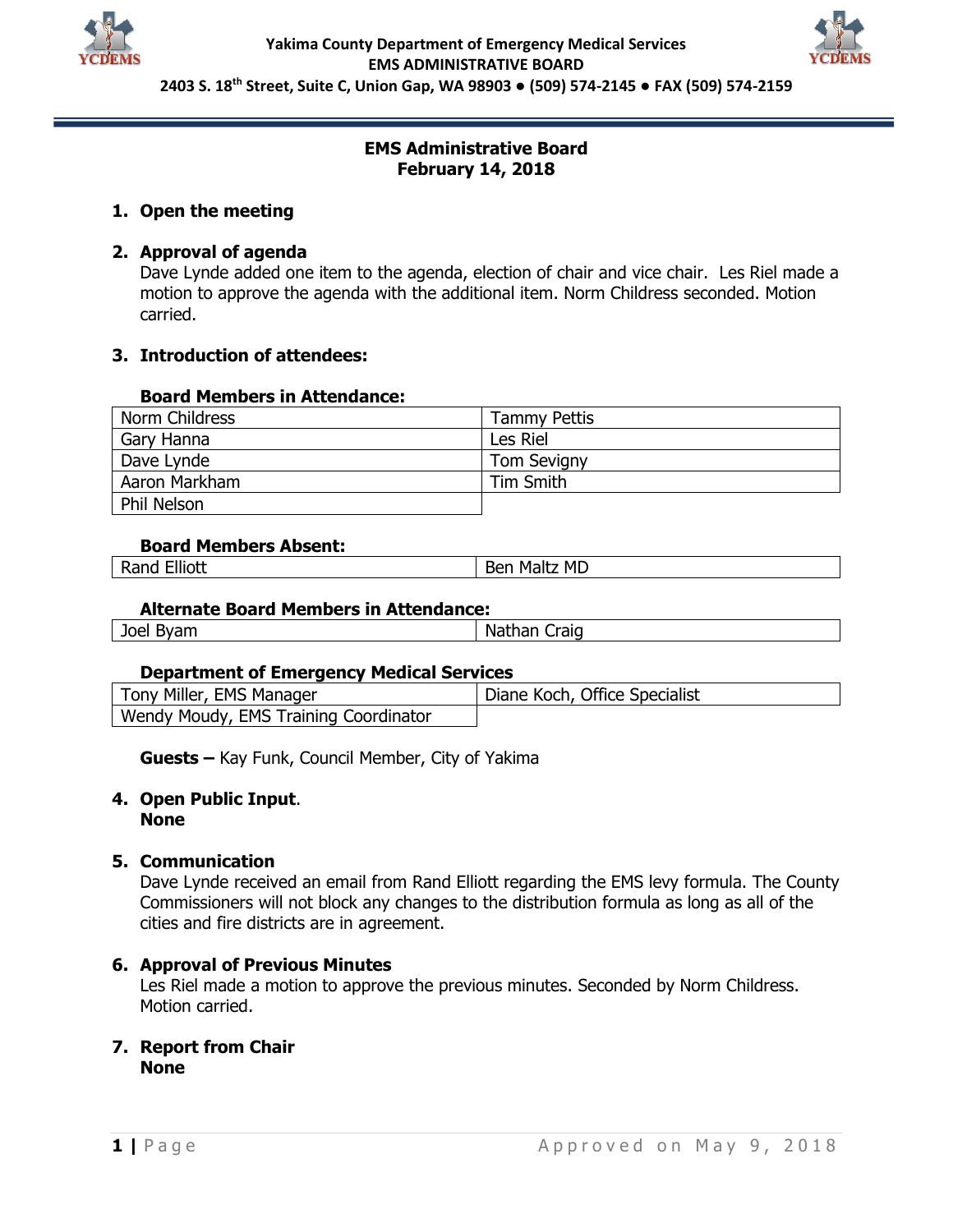



## **8. Reports from Committees and/or Agencies**

- a. EMS Department Budget Review Ninety seven percent of the budget was spent in 2017. At the end of the year a new copy machine/printer/fax was purchased. This combined three machines. We are now paying less per copy and the toner is supplied as part of the contract.
- b. Applied for a grant from Pacific Power to replace high performance CPR manikins. Will be applying to Legends Casino for another grant to start replacing other equipment.
- c. Starting to work on levy for next year. Waiting for Ken Shipman to break out the Zillah calls from Fire District #5.
- d. Ben Maltz, MPD is settling in. He has been reviewing protocols and he may be add or change some protocols.
- e. The EMT course started with 18 students and we lost 2 student in the first 2 weeks. No applications were received for EMR or RN to EMT. We still applied for an EMR course so that students who are not meeting the academic standards can drop to the EMR level.
- f. The West Region EMS Conference is in March. We are paying for 5 instructors to go to the Friday instructor workshop. If the instructors want to stay for the rest of the conference, we will pay the conference fee, but the lodging and food will be at their own expense.

Wendy will be attending the NAMEMSE conference in August again this year.

### **9. Old Business**

a. Department review – Dave Lynde reported that this has not been completed yet. It is still ongoing.

### **10.** New Business

- a. The out-of-district billing was discussed. Invoice and information to bill patients was received up to 9 months after the incident. Request that a guideline be established for when bills should be received. Aaron Markham made a motion that the EMS office should receive all bills and additional information within 60 days of the date of the incident. The EMS office must be notified when the annual out of district funds are depleted, at which point the department may start requesting reimbursement of funds. Seconded by Tammy Pettis. Motion passed.
- b. Levy Formula Review

The letters received (one from the Yakima County Fire Chief's Association and one from the Yakima County Fire Commissioner's Association)regarding the levy formula and the distribution formula were discussed, along with the email from Commissioner Rand Elliot. The letters were slightly different. The Fire Chief's stated that every agency would receive no less than 80% of their assessed value. The Fire Commissioner's stated that every agency would receive no less than 80% and no more than 100% of their assessed value. Commissioner Rand Elliott's comments were that if the EMS levy is changed the County Commissioners do not want this to be used as an excuse to not purchase equipment and/or increase response times.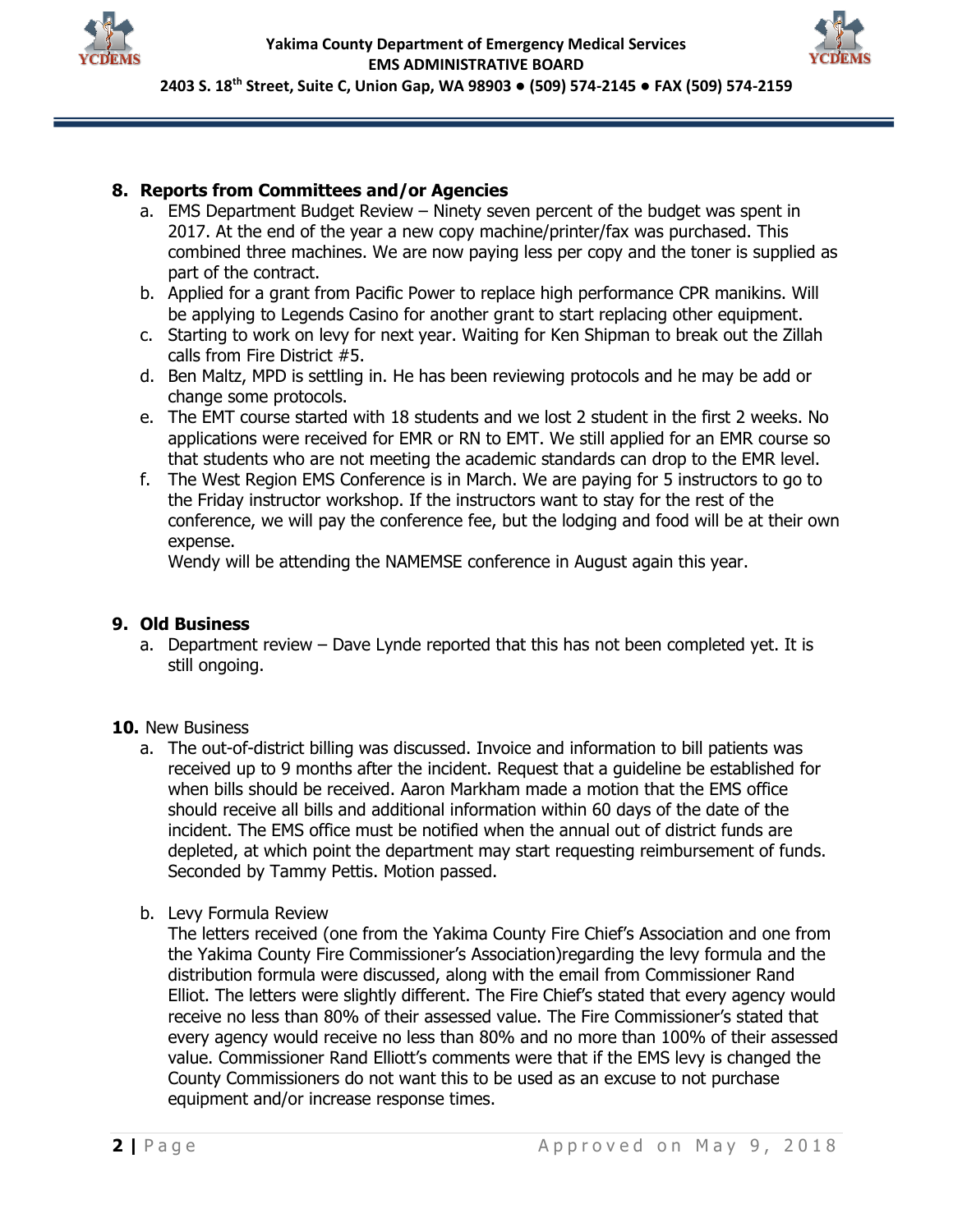



Norm Childress gave a brief overview of how the Mayor's Association was formed. It is difficult to get a quorum at the meetings. He explained that most of the mayors would need to take any proposal to their city councils. During the last meeting of those that were present, the majority stated they would not be in favor of changing the levy distribution. Suggestions on how to get input from all of the cities was discussed.

The cities would be more in favor of a change if it is phased in. Discussion regarding whether the levy can be changed before the next election.

Discussion on the fragmentation of the current system and that some departments are responding on all calls, some are only responding on "Medic-Red" and some on responding on "EMR-Red" as well. A better quantification of what calls will be included, as well as who gets the call when more than one agency responds, so that some calls are getting counted twice or three times.

Currently the calls are what seems to be driving the formula. The more poverty stricken areas, have more EMS calls, as the citizens do not have access to primary health care and may or may not have health insurance.

Gary Hanna made a motion that the board recommend to the county commissioners that the EMS levy distribution formula be changed to ensure no fire department receives less than 80% of the funds generated by their assessed value. And to include the information that there is not consensus amongst the cities. Norm Childress seconded. Motion carried.

- c. Officer Elections for the Chair and Vice Chair. Gary Hanna nominated Dave Lynde as Chair, and Les Riel as the vice chair. Seconded by Les Riel. Motion carried.
- **11.For the Good of the Order –** Two years ago, this board voted that if a fire department/district student dropped out or failed out of the EMT course that the EMS office could charge the department \$150 to recoup the cost of the books. With the changes in the program, it is now costing approximately \$350 once a student has started class (includes on-line program, books, etc.) There are generally 3 to 4 drops per class. There are no nonaffiliates this year, as the State requires that we obtain a license to become a Technical School to accept students who are not already affiliated.

Tim Smith made a motion that we set aside a fund to cover the costs of drop outs/fails. Seconded by Les Riel. Motion carried.

Discussion on what other agencies would be interested in possibly running an EMT course in conjunction with DEMS. YVCC is not interested. Suggest that contact be made with the Career Technical Education (CTE) to see if they would be willing to work with the DEMS, rather than the office needing to obtain a vocational technical school license.